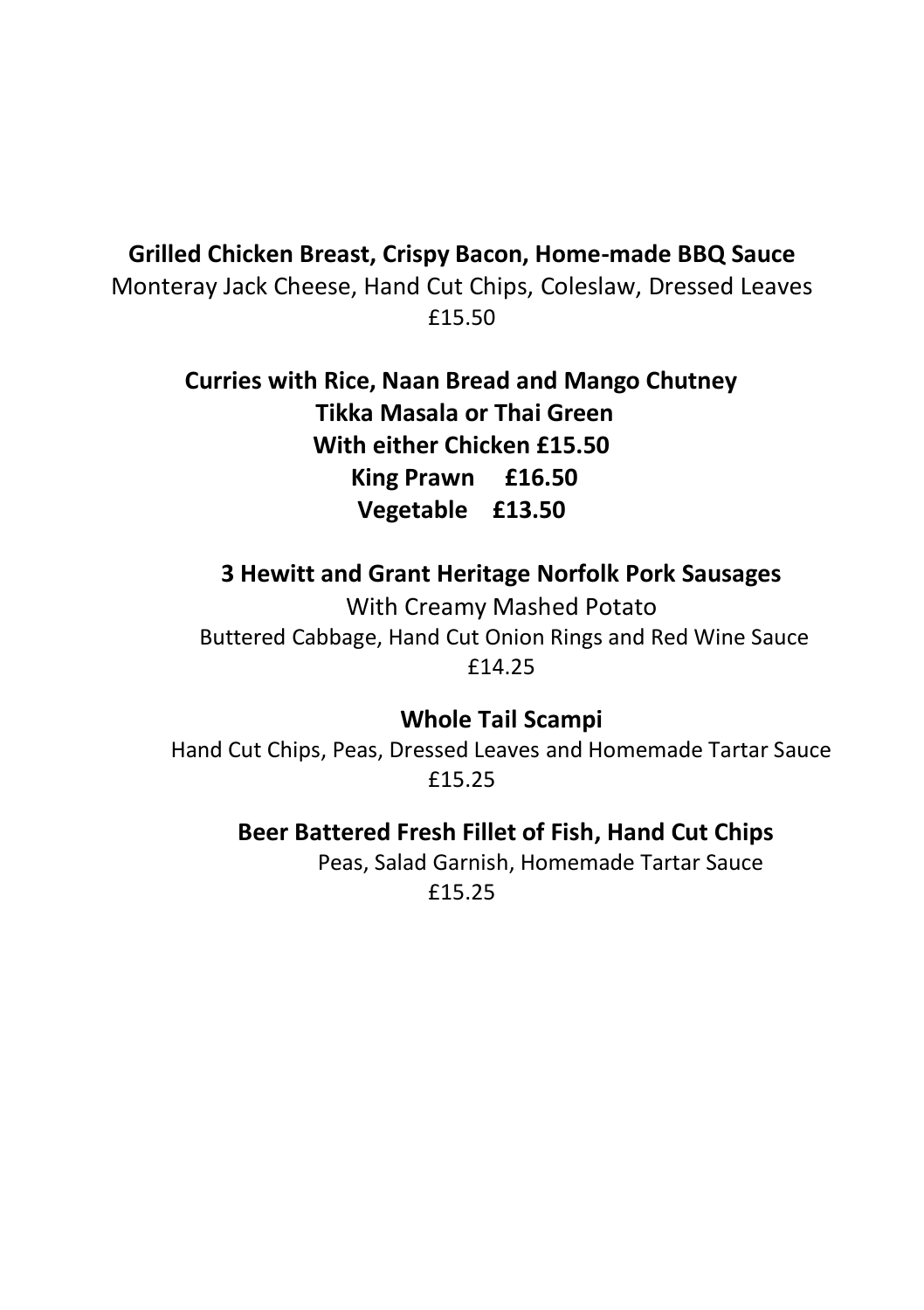## **Hewitt and Grant Rump Steak Burger, with Mayo, Lettuce, Tomato In a Brioche Bun with Skinny Fries and Coleslaw**

With toppings of Bacon and Cheese £12.50 Prawn Mayonnaise £14.50 Bacon and Egg £12.50 Bacon, Cheese, Homemade B-B-Q Sauce £13.50 Double Burger extra £2.50

**Crumbed Chicken Breast, Mayo, Lettuce and Tomato in a Brioche Bun** 

Skinny Fries and Coleslaw £14.50

### **Home cooked Ham, Fried Eggs and Hand Cut Chips** £13.95

### **Bar Bites**

Portion of Hand Cut Chips or Skinny Fries £3.95 with Cheese £4.25 Garlic and Mozzarella Bread £3.95 Toasted Homemade Bread with Olive Oil, Balsamic, Olives and Feta £5.95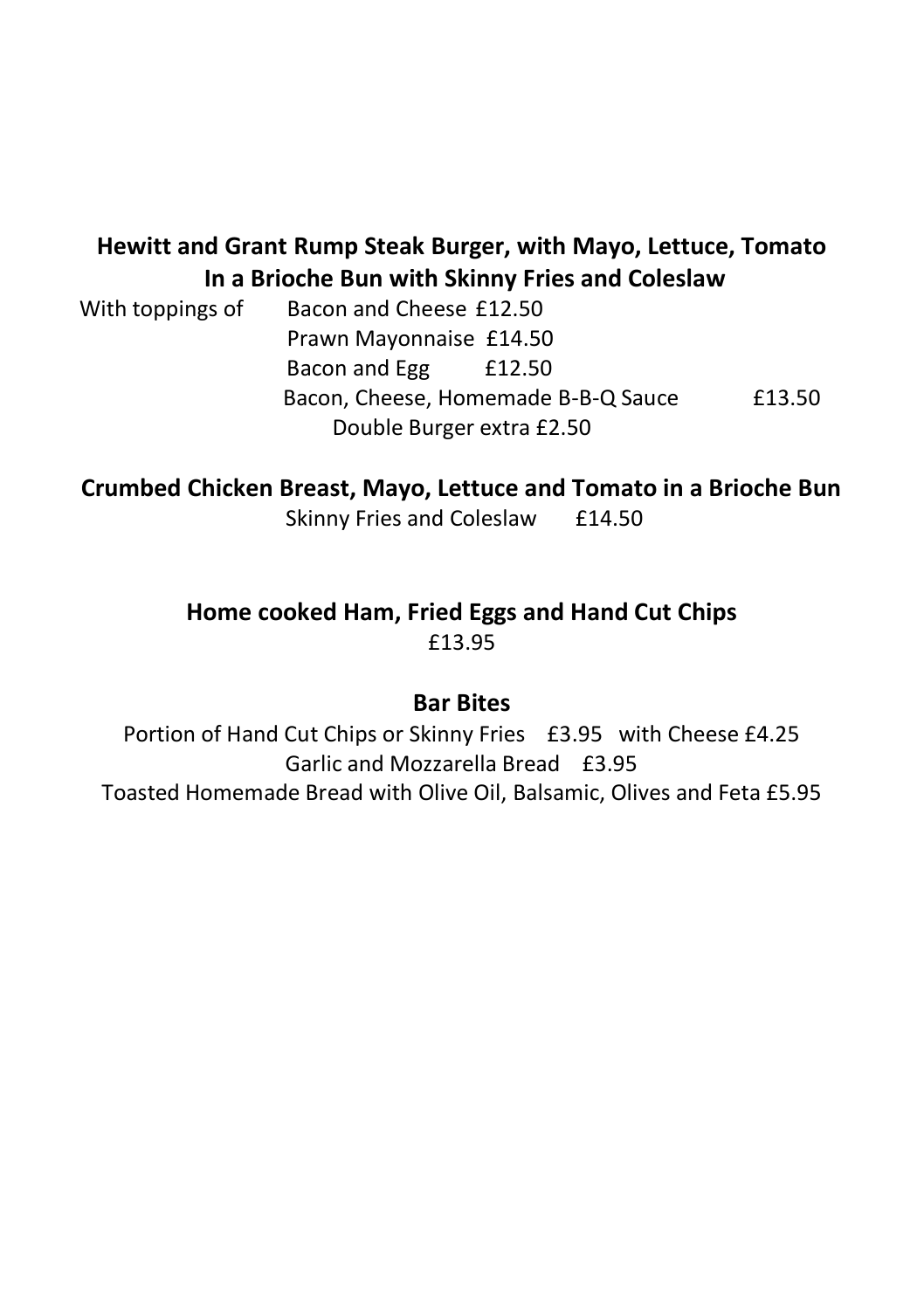# **Available 12-4pm**

### **Ploughman's Home-cooked Ham and Lincolnshire Poacher Cheese**

Pickled Silverskin Onions, Branston Pickle Home-made Granary Bread and Dressed Leaves £13.75

### **Kings Head Club Sandwich with Coleslaw**

Free Range Chicken grilled, Local Smoked Streaky Bacon, Tomato, Egg, Mayonnaise in Toasted Thick Sliced White Bread with Skinny Fries £13.95

### **Ciabatta with Salad Garnish and Skinny Fries**

Local Pork Sausages and Red Onion Marmalade £8.75 Warm Brie and Cranberry £8.75 Bacon and Chicken Mayonnaise £9.50 B-B-Q Chicken, Bacon and Melted Cheese £9.95 Tuna Mayo and Cheese Melt £8.50 Breaded Crispy Fish, Tartar Sauce £8.95 Atlantic Prawn and Marie Rose £9.75 BLT £7.95 Home cooked Ham and Mustard £8.75

### **Free Range Egg Omelette with Hand Cut Chips**

With a choice of 2 fillings from Cheese, Bacon, Mushrooms, Onion. (Additional filling 95p) £10.50